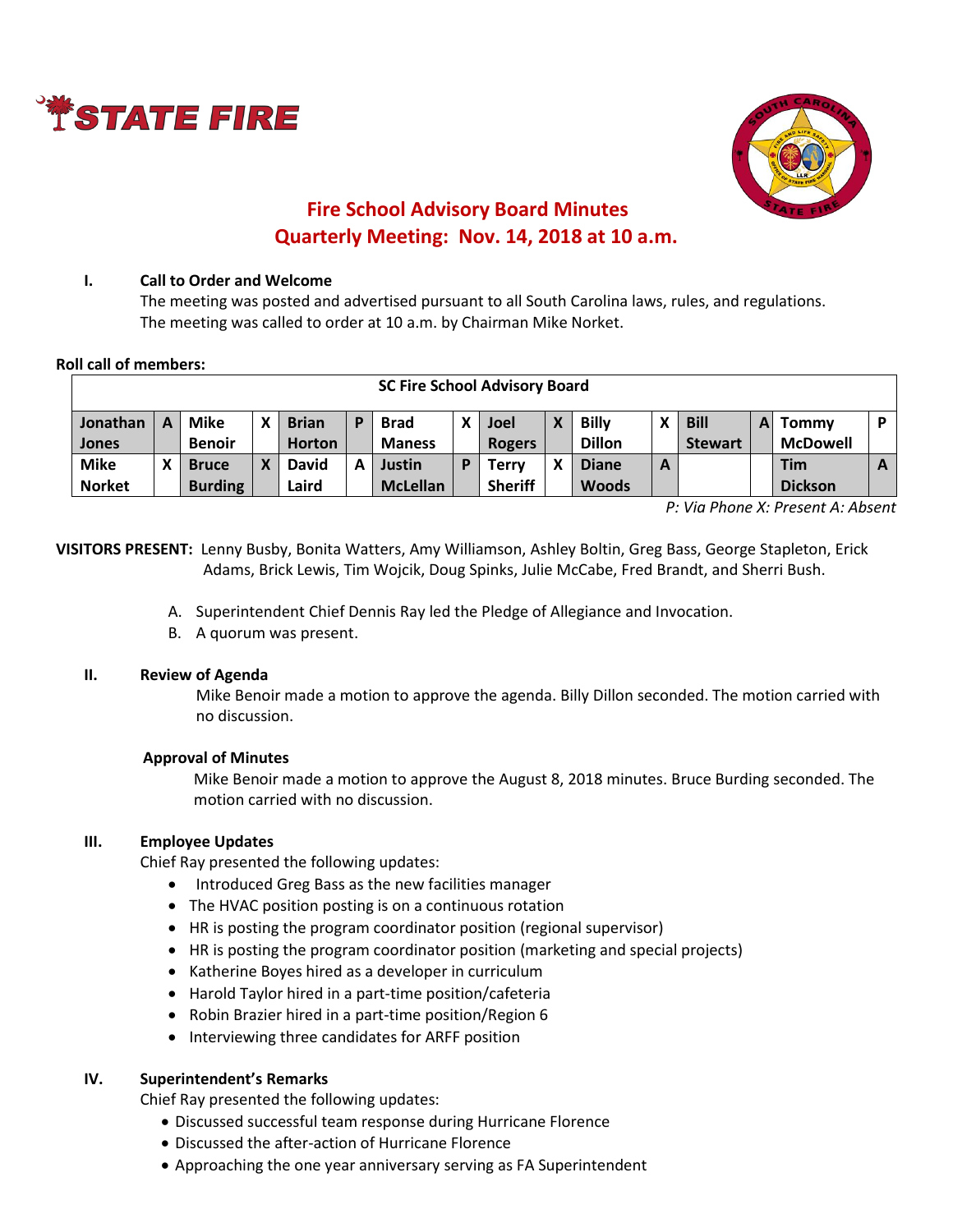- Attended most of the county meetings throughout the state
- Discussed success of Fire Chief's weekend

## **V. State Fire Marshal's Remarks**

## **Finance Related**

George Stapleton presented the following updates:

- Received Phase II approval from the JBRC (Joint Bond Review Committee) for dorm renovation
- S.C. Dept. of Administration finalizing construction documents for fire station bid process
- Fire station estimate came in over budget. Money requested to transfer from other CPIP projects. Since this is done at staff level, it does not require JBRC approval.
- Received phase II approval for the removal/replacement of the brick on the drill tower. Preparing construction documents for bid process.
- Dorm renovations should begin in April
- On target concerning income on municipal training, slightly above on industrial training
- More expenses were incurred due to Hurricane Florence
- Applied for an AFG grant of \$518,000 for turnout gear and equipment. If approved, equipment would arrive in January 2020.
- Briefly discussed how many courses were cancelled due to Hurricane Florence and how many had been rescheduled

## **VI. Sub-Committee Reports**

Gregg Bass discussed the following for maintenance

- Cafeteria and Fire Academy maintenance response to Hurricane Florence.
- As a result of the employee compensation study, one staff member was promoted and two received pay raises.
- Installed a new HVAC unit in the fire station
- Memorial upkeep
- Maintenance request system and tracking small maintenance jobs

## **VII. Section Reports**

Curriculum and Instructional Design

Bonita Watters provided additional curriculum updates:

- Final Fire Officer III pilot will be held on site in March.
- Sent out a curriculum survey for NFPA 1001. All of the firefighter series courses have an effective date of September 2018. By September 2020, testing begins to the new standard. Revision of all of the affected classes will begin first of the year.
- Currently have 26 schools participating in the CTC (Career Technology Center) may add more in the spring
- Computers in the 2155 SIMS class crashed. Class will be rescheduled before the end of the year.
- Discussed courses currently under revision

## **Training**

Lenny Busby provided a training section update:

- Discussed the decrease in training numbers and the current competition the Academy is facing.
- Industry training numbers fluctuate based on the economy
- Trailer support is consistent. One trailer was removed for repair/replacement. Training equipment is being abused in certain situations. Encouraged attendees to observe how equipment is being used.
- Rescheduled courses affected by Hurricane Florence
- Recruit class was delayed one week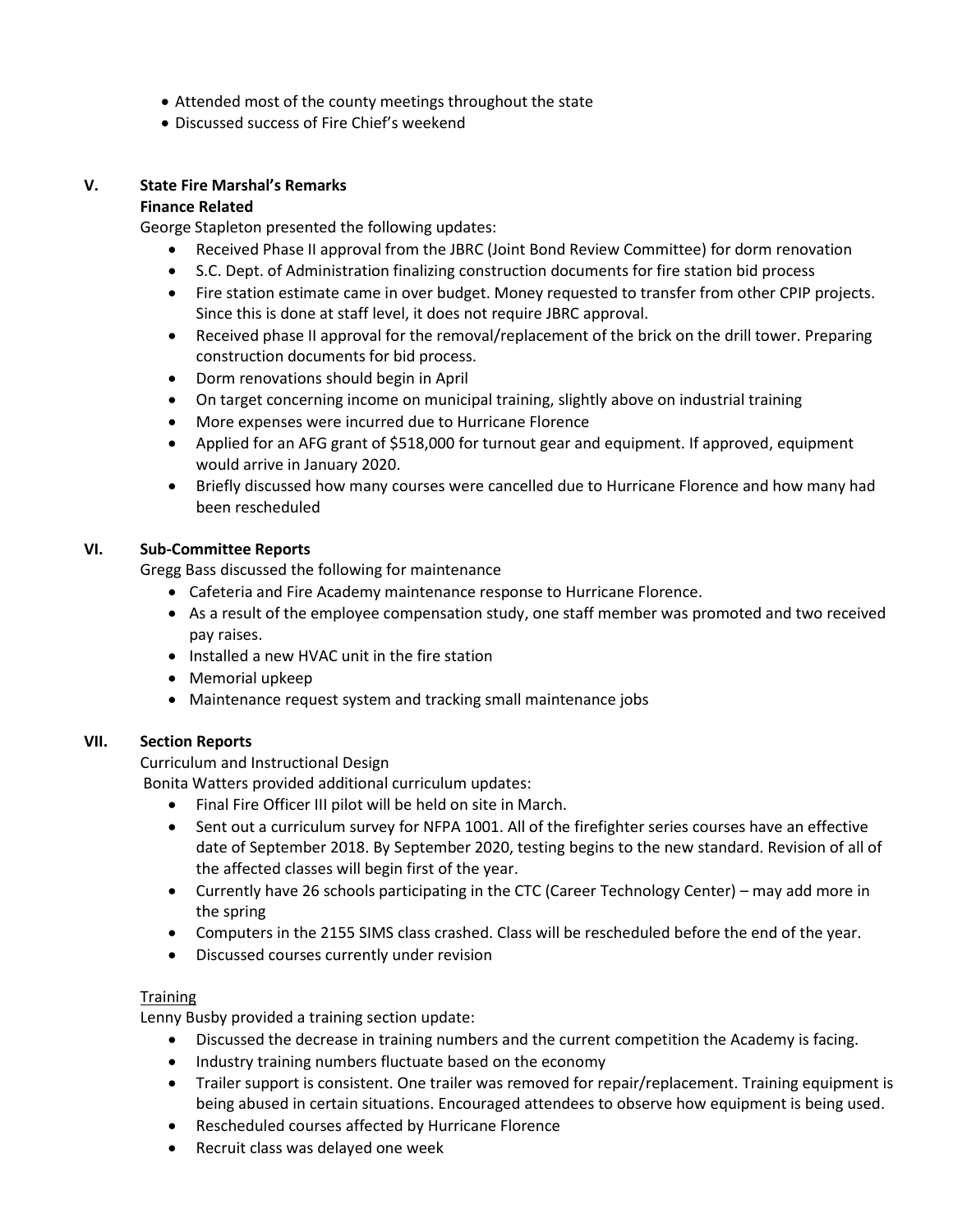- Recruit class started with 25 students. Currently, there are 16 students.
- Graduation moved from 2 p.m. to 3 p.m.
- Expecting grant items to be delivered for FIT testing
- Secured an Osh Kosh striker truck for ARFF training. It will be delivered in nine months.
- Provided two units for Columbia's Fire Prevention Parade
- Regions 1 and 6 participated in career days
- Region 5 has participated in several service projects
- Miranda Turner was accepted into the Certificated Public Managers Program
- Region 5 compiles all of the regional training data for the reports
- Chief Ray stated the instructors include CRR (Community Risk Reduction) and TIM (Traffic Incident Management) in the recruit program. LODD (line of duty death) and F&LSE (fire and life safety educator) will be added next year.

## EMS

Tim Wojcik provided a training update:

- Hartsville EMS class is finishing with three students testing out practical skills
- Assisting in testing (December) for the ongoing EMS class with 9 students in Burton Township
- Met with the 11 newly hired part-time instructors. There are, roughly, two per region. Administered instructor development, discussed advocacy and EMT vulnerability for instructors
- EMS working group meeting is November 28, 2018, at 10 a.m. at the Fire Academy
- Purchased equipment including a stretcher and CPR trainer

## Accreditation

Doug Spinks, Accreditation Manager, provided an update:

- Pro Boards numbers are not as high as IFSAC numbers. Pro Broad is mostly used for those moving out-of-state or seeking federal government employment.
- Class E examiner program is active. There are 26 evaluators who are DOT certified.
- Completed the validation of the HMA (hazardous materials awareness) and HMO (hazardous materials operations) accredited level test banks
- Continue to analyze the instructor survey comments and use them to improve instructor program

## **VII. OLD BUSINESS**

• None

## **VIII. NEW BUSINESS**

## Textbook Policy

• The purpose of this policy is to reduce costs associated with issuing the same student multiple textbooks. Students are expected to retain books that are used for series courses. If they are issued a duplicate textbook, the sponsoring fire department will be bill a \$55 fee.

## **XII: ANNOUNCEMENTS**

- There will be a free One Percent seminar tomorrow in Spartanburg. Lunch is provided. There will be other trainings offered throughout the year.
- Fire Instructor Improvement Conference is January 11, 2018 at the Embassy Suites in Greenville, SC.
- The Firefighter Memorial Service will be during the 2019 Fire Rescue Conference in Columbia, June 24-29, 2019. Training schedule not yet available
- New officer section has been added to the Firefighters' Association's website, which includes podcasts and webinars.
- Firefighter's history book, written by Carter Jones, is now at print. The cost is \$40 per copy.
- Now accepting preliminary classes for the 2019 Fire Rescue Conference.